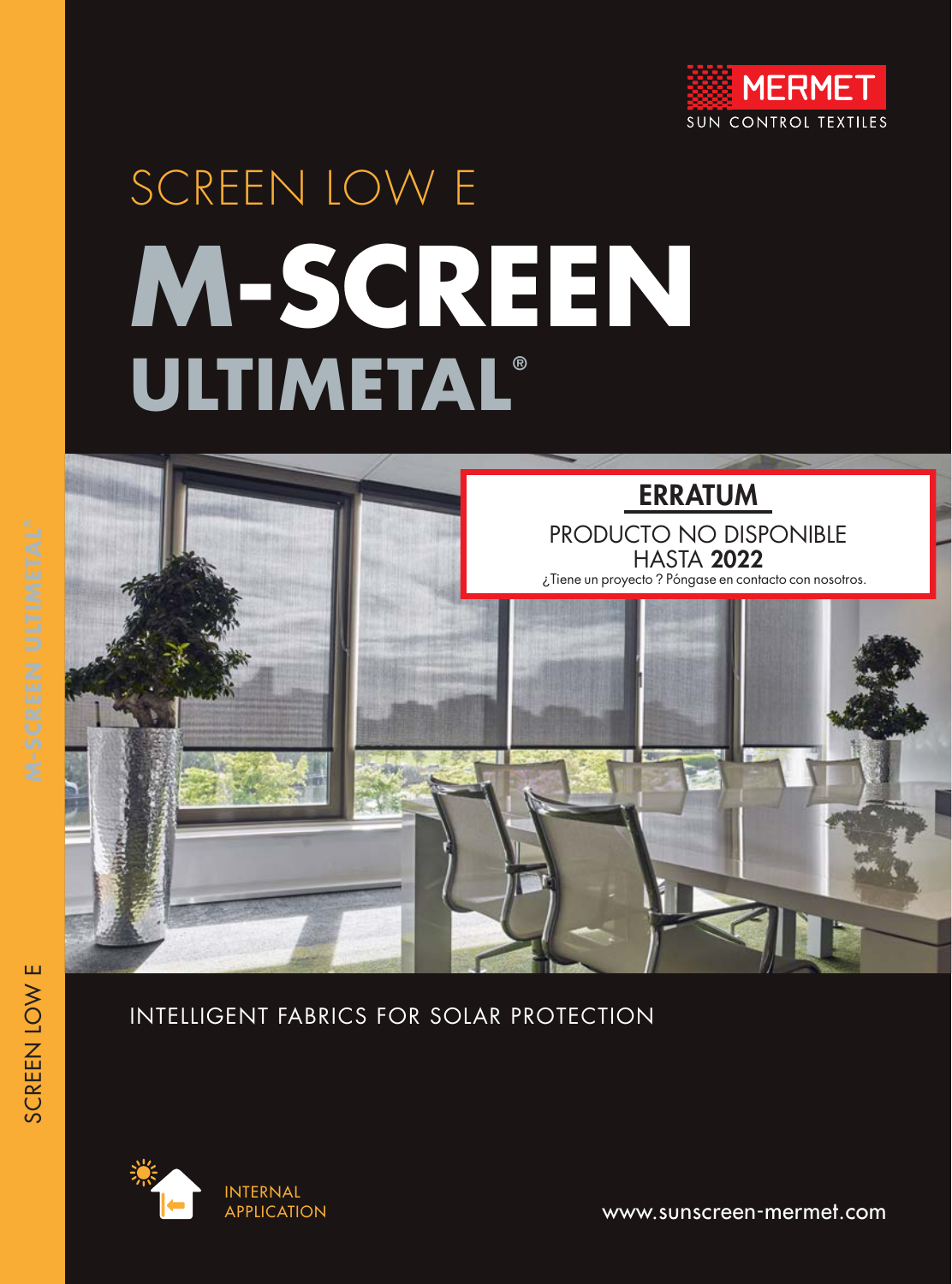

# THE HIGH-PERFORMANCE METALLIC SCREEN

**83**% F SOLAR **FLECTANCE** 

**5**% **OF EMISSIVITY** FOR THERMAL COMFORT ALL YEAR ROUND

■ Thanks to its metallic side, the fabric M-SCREEN ULTIMETAL<sup>®</sup> provides a technical combination of HIGH SOLAR REFLECTION (83%) and EXCELLENT VISIBLE TRANSMISSION (Tv: from 3 to 4%), IRRESPECTIVE OF THE COLOUR SELECTED for the interior ambiance

Excellent THERMAL COMFORT: rejects up to 90% of solar energy (gtot =  $0,10$  / glazing g =  $0,32$  and U =  $1,1$  W/m<sup>2</sup>K)

 $\blacksquare$  Very low emissivity of 5%. The fabric acts as a heat insulator

**TOTAL GLARE CONTROL:** up to 97% of light rays filtered, comfort classification 3 (good effect) according to EN 14501 standard

**High quality of TRANSPARENCY** 

**REDUCED ENERGY CONSUMPTION** for buildings: meets LEED and BREEAM standards

■ Water repellent treatment, can be used in a HUMID or under CONDENSATION conditions ATMOSPHERE (DOUBLE-SKIN FACADE)

**EASY CLEANING** (insect stains)

**DIMENSIONAL STABILITY, DURABILITY** (test of 10.000 cycles, class 3 NF EN 13120), MECHANICAL RESISTANCE: perfect flatness even in large dimensions

■ Health & Safety: conforms to standard requirements for buildings open to the public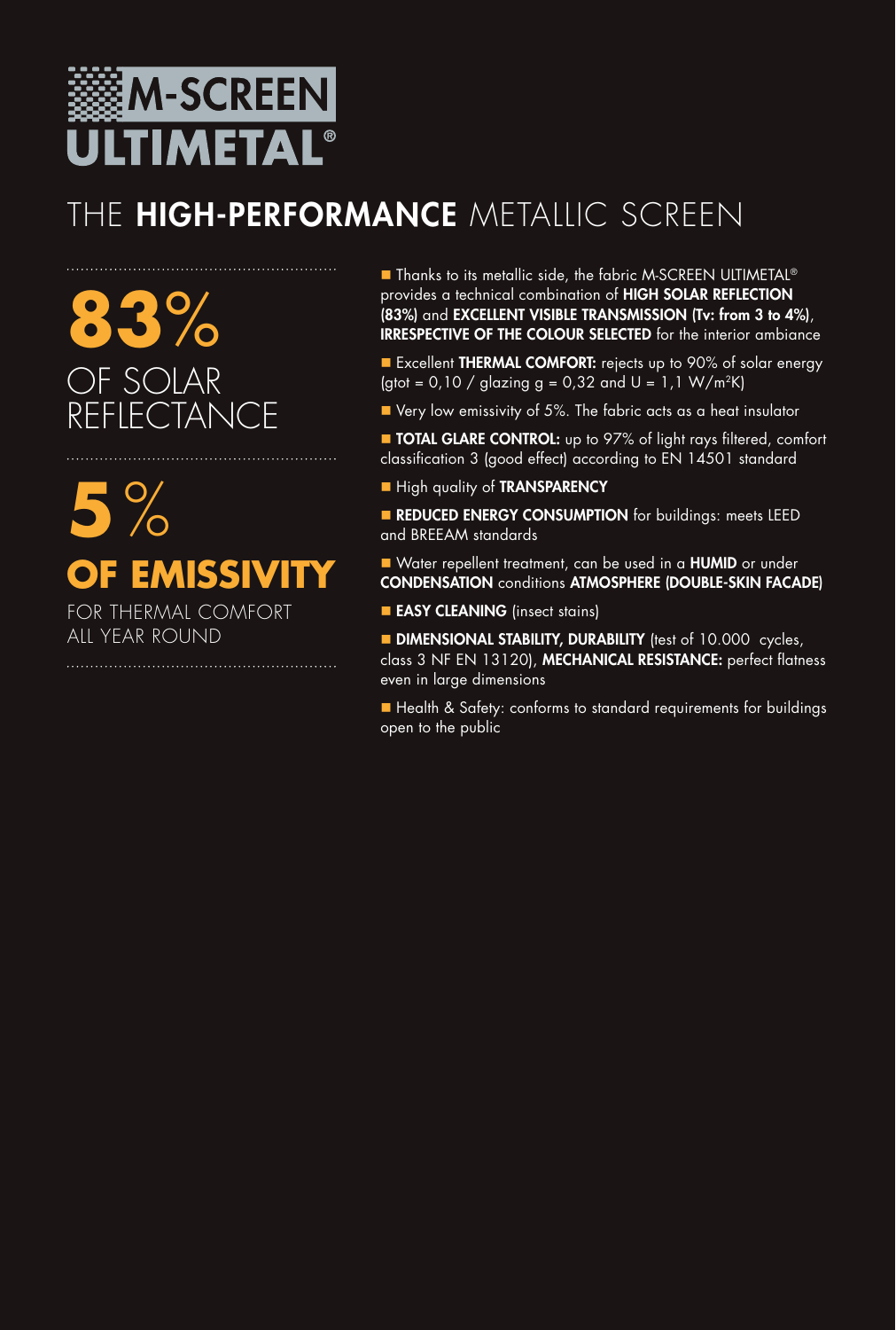20





This product's technical data are in conformity with this brochure as of the date of publication. MERMET SAS reserves the right to change the technical data; only those provided on the company's website www.sunscreen-mermet.com shall be deemed to be authentic. Where applicable, MERMET SAS also reserves the right to withdraw this product from sale should any of the technical properties or characteristics set out above prove to be inadequate or rendered impossible as a result of a change in regulations or in knowledge or understanding.

\* Reports available on request, please contact Mermet \*\* Internal procedure derived from ISO 1421 standard

| <b>M-SCREEN ULTIMETAL<sup>®</sup></b>                          |                                                                                                                                                                                                                                                                                                                    |              |  |                    |  |  |
|----------------------------------------------------------------|--------------------------------------------------------------------------------------------------------------------------------------------------------------------------------------------------------------------------------------------------------------------------------------------------------------------|--------------|--|--------------------|--|--|
| Composition                                                    | 36% Fibreglass - 64% Vinyl                                                                                                                                                                                                                                                                                         |              |  |                    |  |  |
| Fire, smoke classification<br>and other official test reports* | M1 (F) - NFP 92 503<br><b>CLASSE 1 (SP) - EN 13773</b><br><b>BS</b> (GB) - 476 Pt 6 & 7 Class 0<br><b>C UNO (IT) - UNI 9177</b><br>Euroclass C-s3-d0 (EU) - EN 13501-1 mounted F3 (F) - NF F 16-101<br>according to EN 13823 & EN 14716<br>HHV: 13,76 MJ/kg (5,57 MJ/m <sup>2</sup> )<br><b>FR (US) - NFPA 701</b> |              |  |                    |  |  |
| Health, safety                                                 | Greenguard <sup>®</sup> GOLD: Guarantee of indoor air quality (VOC)                                                                                                                                                                                                                                                |              |  |                    |  |  |
|                                                                | Antibacterial: More than 99% of bacteria destroyed - ASTM E 2180                                                                                                                                                                                                                                                   |              |  |                    |  |  |
| <b>Openness factor</b>                                         | 3%                                                                                                                                                                                                                                                                                                                 |              |  |                    |  |  |
| UV screen                                                      | Up to 97%                                                                                                                                                                                                                                                                                                          |              |  |                    |  |  |
| <b>Emissivity</b>                                              | 0,05                                                                                                                                                                                                                                                                                                               |              |  |                    |  |  |
| <b>Widths</b>                                                  | 200 - 285 cm                                                                                                                                                                                                                                                                                                       |              |  |                    |  |  |
| Weight/m <sup>2</sup>                                          | 405 g $\pm$ 5% - ISO 2286 - 2                                                                                                                                                                                                                                                                                      |              |  |                    |  |  |
| <b>Thickness</b>                                               | $0.46$ mm $\pm$ 5% - ISO 2286 - 3                                                                                                                                                                                                                                                                                  |              |  |                    |  |  |
| Colour Fasteness to light (scale of 8)                         | Metalized side: 8, colour side: 7 - ISO 105 B02 (white not graded)                                                                                                                                                                                                                                                 |              |  |                    |  |  |
| <b>Mechanical resistance</b>                                   | <b>Breaking</b>                                                                                                                                                                                                                                                                                                    | <b>Tear</b>  |  | <b>Folding</b>     |  |  |
| Warp                                                           | $> 120$ daN/5 cm                                                                                                                                                                                                                                                                                                   | $\geq 5$ daN |  | $\geq$ 50 daN/5 cm |  |  |
| Weft                                                           | > 140 daN/5 cm                                                                                                                                                                                                                                                                                                     | $\geq 4$ daN |  | $\geq$ 50 daN/5 cm |  |  |
|                                                                | ISO 1421                                                                                                                                                                                                                                                                                                           | EN 1875-3    |  | ISO 1421**         |  |  |
| Elongation (warp and weft)                                     | $< 5\%$ - ISO 1421                                                                                                                                                                                                                                                                                                 |              |  |                    |  |  |
| Packaging                                                      | Rolls of 33 Im                                                                                                                                                                                                                                                                                                     |              |  |                    |  |  |
| <b>Making up</b>                                               | Advice note on request                                                                                                                                                                                                                                                                                             |              |  |                    |  |  |

| <b>M-SCREEN ULTIMETAL<sup>®</sup></b>   | <b>Thermal factors</b> |           |                                        |                                  | <b>Optical factors</b> |   |
|-----------------------------------------|------------------------|-----------|----------------------------------------|----------------------------------|------------------------|---|
| $-$ OF 3%                               | <b>Fabric</b>          |           | Fabric + Glazing / gtot internal blind |                                  | Tv                     |   |
| <b>Colours</b> (metalized side factors) | <b>Ts</b>              | <b>Rs</b> | As                                     | $C: gy = 0.59$                   | $D : gv = 0,32$        |   |
| <b>0202</b> White                       | 4                      | 83        | 13                                     | $0.23$ <b><math>\odot</math></b> | $0.11$ $\odot$         | 4 |
| 0220 White Linen                        | 4                      | 83        | 13                                     | $0.23$ <b><math>\odot</math></b> | $0,10$ $\odot$         | 4 |
| 0702 Pearl White                        | 4                      | 83        | 13                                     | $0,24$ $\odot$                   | $0.11$ $\odot$         | 4 |
| 0707 Pearl                              | 4                      | 83        | 13                                     | $0,24$ <b><math>\odot</math></b> | $0,12$ $\bullet$       | 4 |
| <b>3001</b> Charcoal Grey               | 4                      | 83        | 13                                     | $0.23$ <b><math>\odot</math></b> | $0,11$ $\bullet$       | 3 |
| <b>3010</b> Charcoal Sable              |                        | 83        | 13                                     | $0.23$ <b><math>\odot</math></b> | $0.11$ $\odot$         | 3 |
| 3030 Charcoal                           |                        | 83        | 13                                     | $0.23$ <b><math>\odot</math></b> | $0.11$ $\odot$         | 3 |

### TECHNICAL DATA

### THERMAL AND OPTICAL FACTORS in the European standard EN 14501

| <b>Fabrics tested</b><br>Measurement of heat point by<br>thermal camera after 3 minutes<br>of exposure |                 | M-Screen Ultimetal <sup>®</sup><br><b>3030 Charcoal</b><br>40.6°C | M-Screen 8503<br>0202 White<br>49.9%<br>÷ | M-Screen 8503<br><b>3030 Charcoal</b> | Metalized polyester<br>fabric<br>÷ |
|--------------------------------------------------------------------------------------------------------|-----------------|-------------------------------------------------------------------|-------------------------------------------|---------------------------------------|------------------------------------|
| <b>Rs</b>                                                                                              |                 | 83                                                                | 69                                        | 6                                     | 70                                 |
| $\epsilon \lambda$                                                                                     |                 | 0,05                                                              | 0,89                                      | 0,89                                  | 0,35                               |
| gtot<br>internal<br>blind                                                                              | $C: gy = 0.59$  | 0,23                                                              | 0,29                                      | 0,56                                  | 0,28                               |
|                                                                                                        | $D : gv = 0,32$ | 0,11                                                              | 0,13                                      | 0,31                                  | 0,13                               |
| Tv                                                                                                     |                 | 3                                                                 | 19                                        | 3                                     |                                    |
| <b>OF</b>                                                                                              |                 | 3                                                                 | 3                                         | 3                                     | $\mathcal{P}$                      |

Rs: Solar reflectance **ελ:** Emissivity **TV: Visible light transmittance** 

Thanks to its metallic side, the fabric M-SCREEN ULTIMETAL® provides a technical combination of high solar reflection (83%) and excellent visible transmission (Tv≤4%), irrespective of the colour selected for the interior ambiance. Thermal comfort is total and both glare and unwanted reflections are fully controlled.

### Performance of M-SCREEN ULTIMETAL ®

Rs (Solar reflectance)

gv = 0,59: Solar factor of standard glazing (C), low-emission 4/16/4 double glazing filled with Argon (U value thermal transmittance = 1,2 W/m²K). gv = 0,32: Solar factor of standard glazing (D), reflecting low-emission 4/16/4 double glazing filled with Argon (U value thermal transmittance = 1,1 W/m²K).

Comfort classification according to EN 14501 standard:  $\bullet$  very little effect  $\bullet$  ilittle effect  $\bullet$  moderate effect  $\bullet$  good effect  $\bullet$  very good effect

Samples tested according to EN 14500 standard defining the measurements and calculation methods as specified in the standard EN 13363-2 "Solar protection devices combined with glazing calculation of solar and light transmittance - part 2: EN 13363-2 detailed method" and EN 410 "Glass in building - Determination of luminous and solar characteristics of glazing".



The emissivity of a material is its ability to re-emit the energy received through conduction (heat/cold).

A fabric with a low level of emissivity will limit the effect of inward radiation by limiting how cold it feels in winter and how hot it feels in summer.

The energy emitted through this reflection is kept inside so reducing air conditioning and heating consumption which in turn helps reduce energy consumption.

# EMISSIVITY IN FOCUS

Summer comfort

Winter comfort

### COMPARISON OF THERMAL AND OPTICAL PERFORMANCES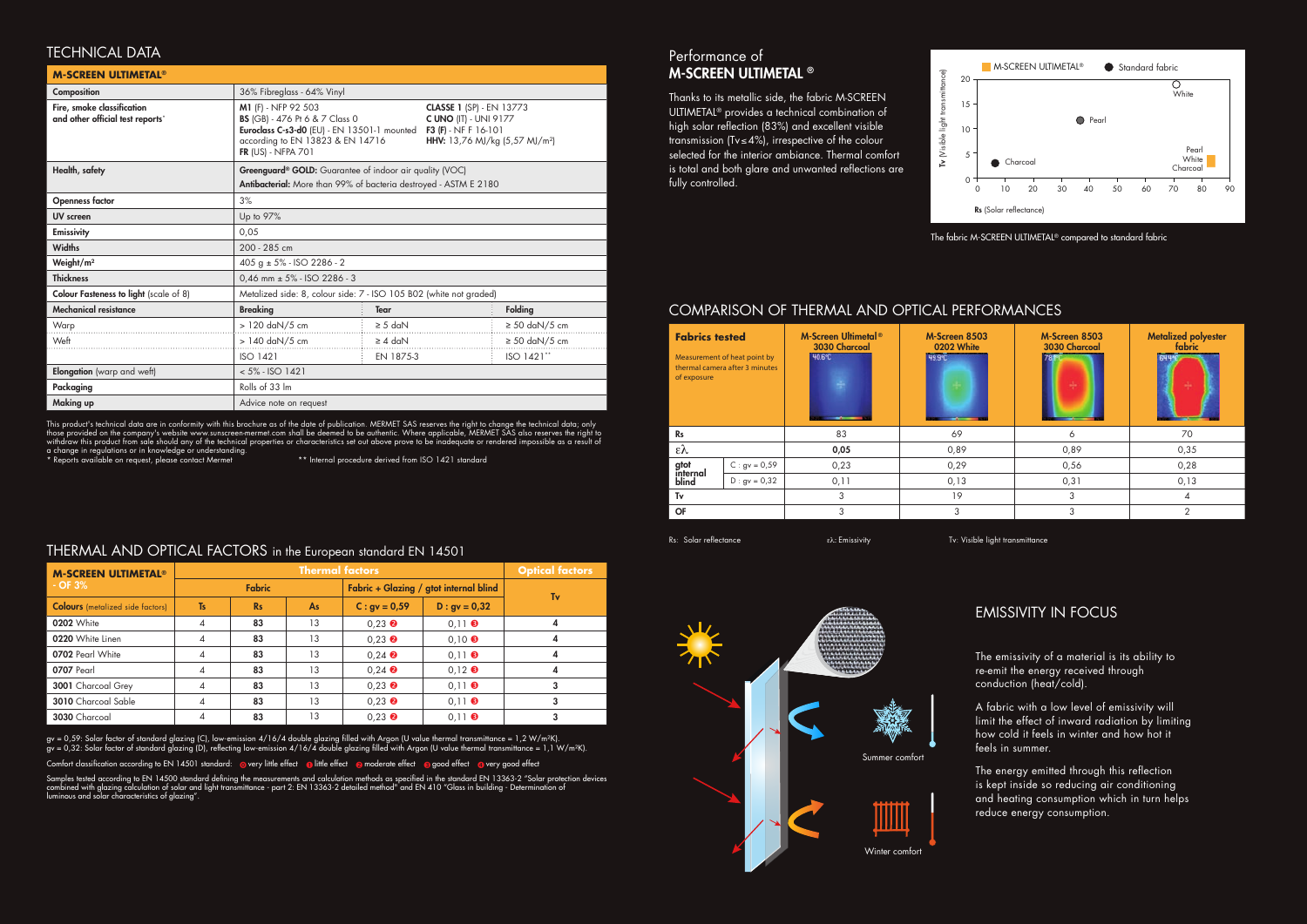# M-SCREEN ULTIMETAL ®



Colours may be slightly different from the actual ones Colours may be slightly different from the actual ones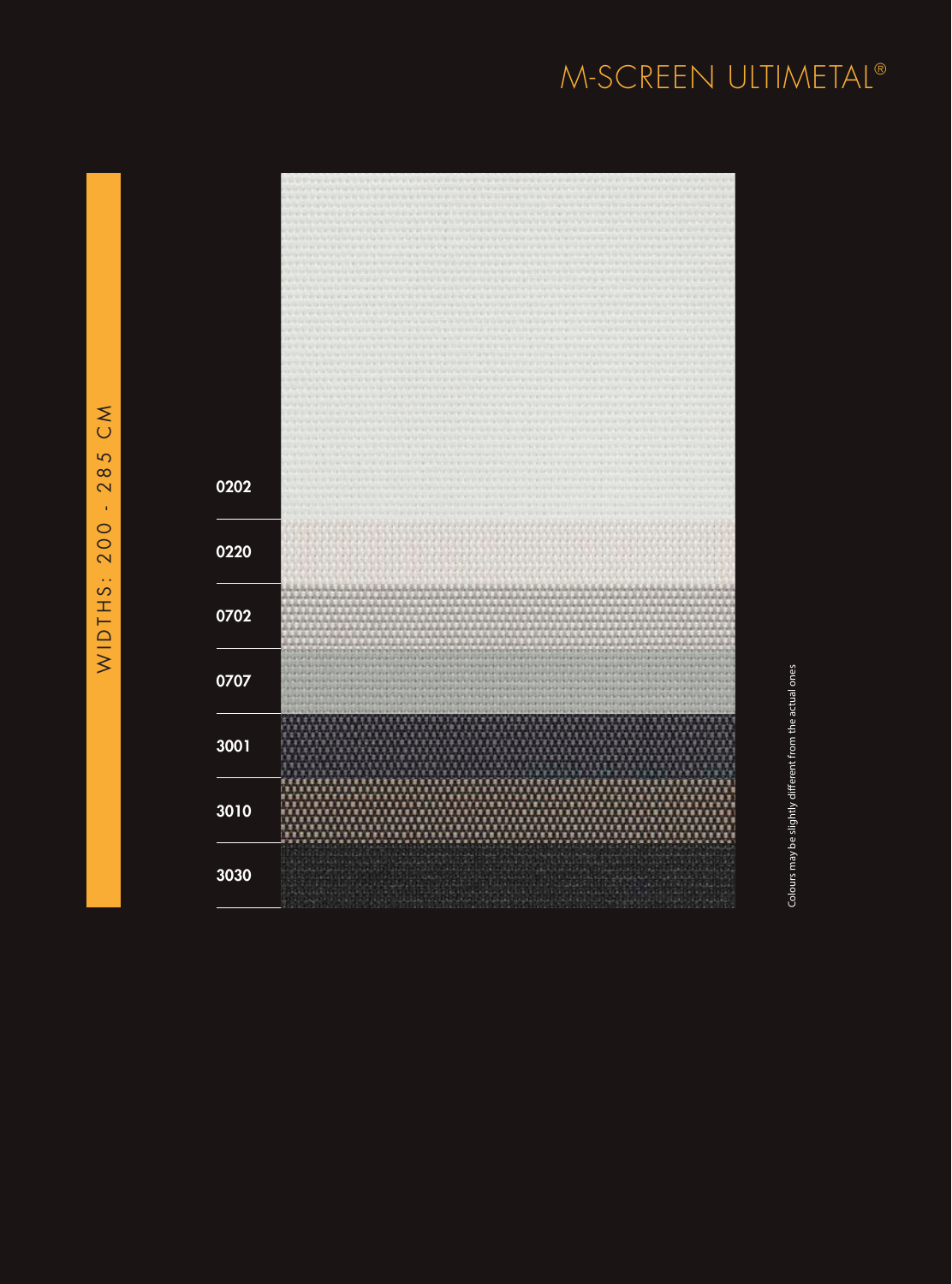# M-SCREEN ULTIMETAL®



0702

# SERVICE O

- Calculation of solar factor gtot (glazing + blind)
- **n** Spectral values and thermal & optical factors available on request
- $\blacksquare$  Specification sheet
- A4 samples and prototypes
- **n** Training on fabrics functionality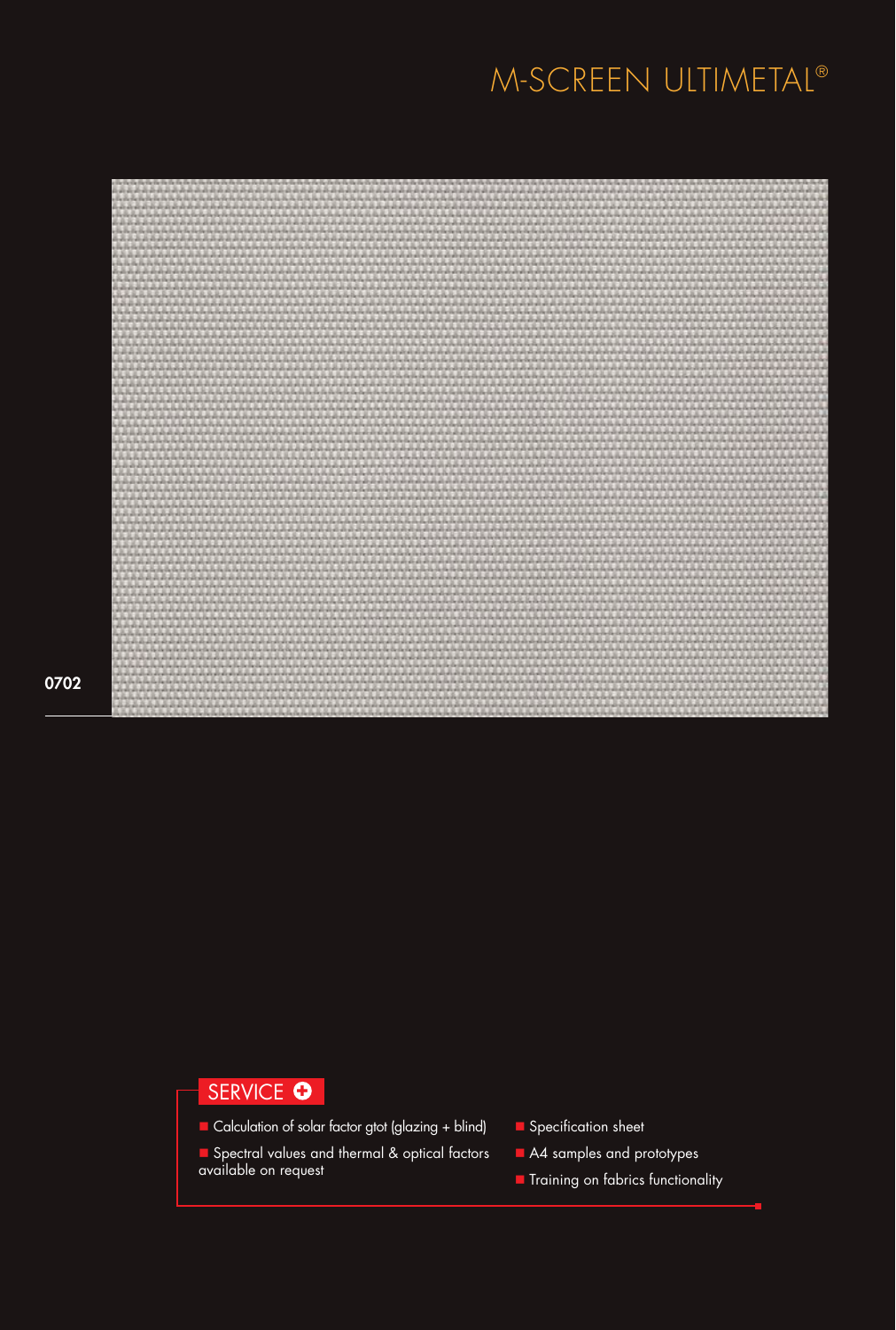# M-SCREEN ULTIMETAL®



Roller blinds INTERNAL APPLICATION